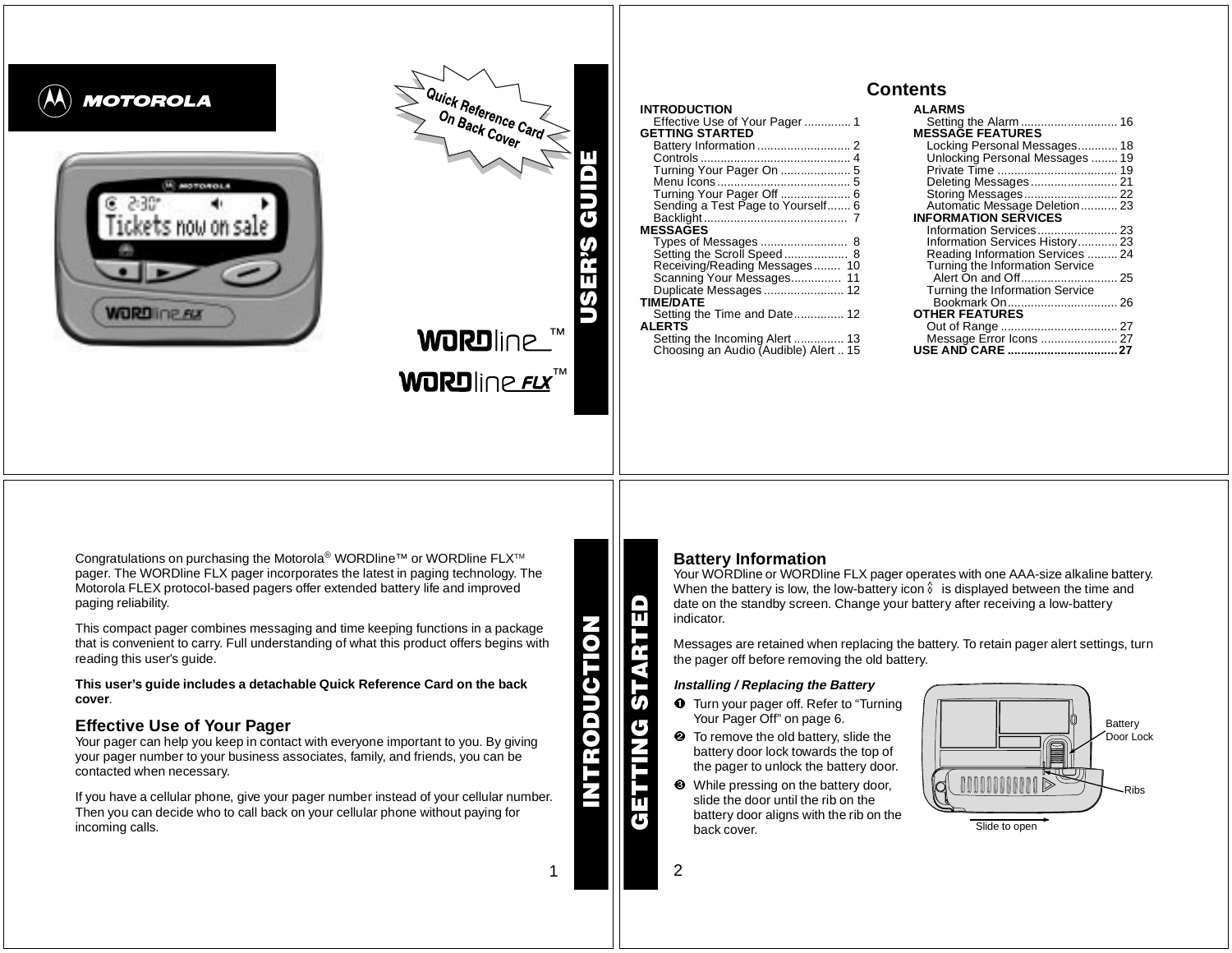

5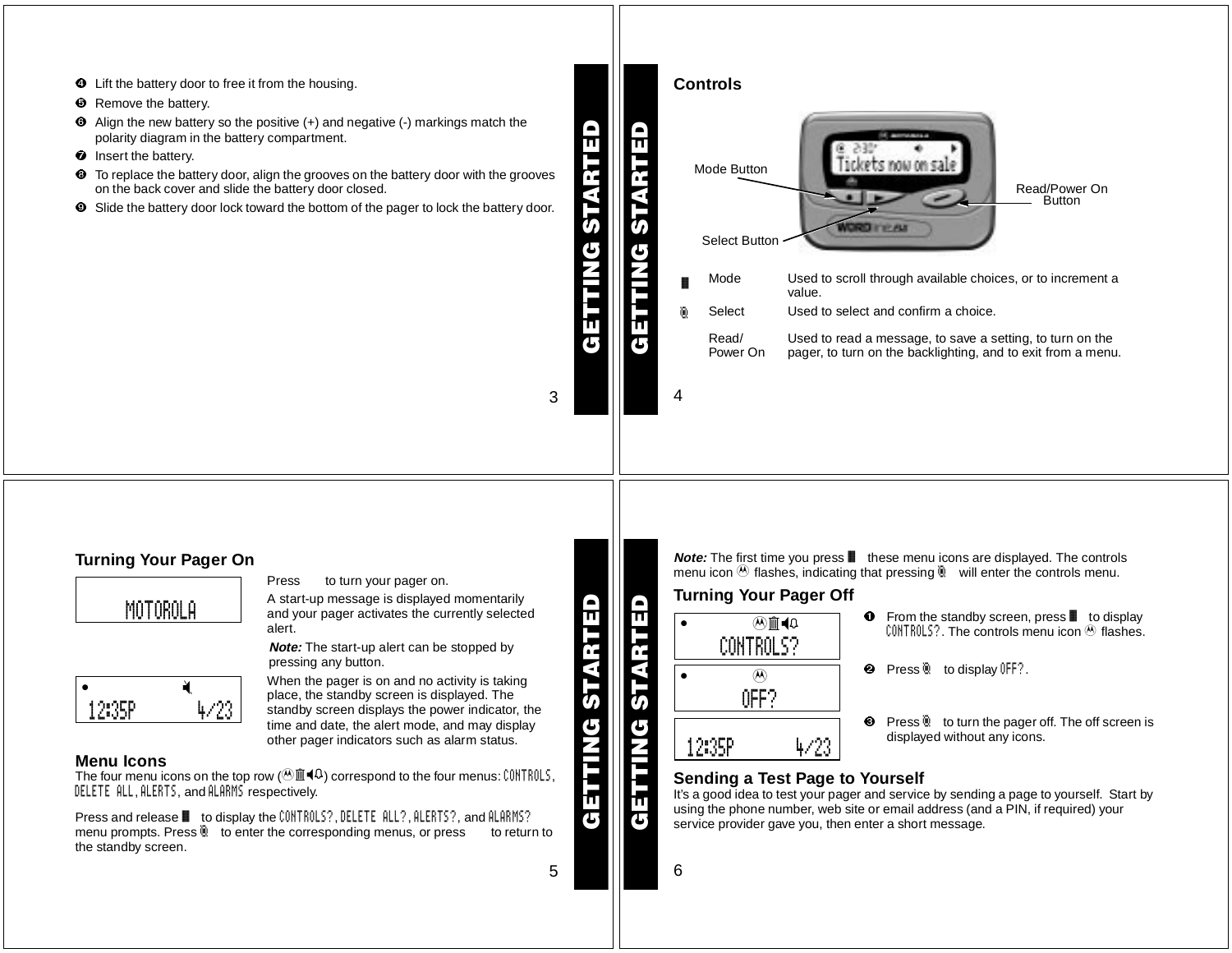If you are sending <sup>a</sup> word message from <sup>a</sup> phone, an operator will assist you; otherwise, press the phone buttons to enter <sup>a</sup> numeric message or type <sup>a</sup> message and send it.

While you are waiting for the message to reach your pager, refer to page 10 for more information about how to read <sup>a</sup> message.

If your pager does not receive the message within <sup>a</sup> few minutes, contact your service provider. After you have tested the pager, read the rest of this guide to learn about the many useful features of your new pager.

### **Backlight**

Press and hold for one second or more to activate the LCD message screen backlight. The backlight turns off automatically after the pager returns to the standby screen.

 $\mathbf{\Omega}$ **GETTING STARTED STAR TING** 

**MESSAGES**

7

### **Types of Messages**

The message indicators define the type of message received and flash until the message is read.

| Personal messages:                                                                                                    | $\sqrt{}$ unselected     | selected                                                    |  |
|-----------------------------------------------------------------------------------------------------------------------|--------------------------|-------------------------------------------------------------|--|
| <b>Information services</b>                                                                                           |                          |                                                             |  |
| when received:                                                                                                        | $\mathbb {Z}$ unselected | * selected                                                  |  |
|                                                                                                                       | E unselected             | selected (FLEX)                                             |  |
| when chirp is on:                                                                                                     | unselected               | selected                                                    |  |
| when bookmark is on: i unselected                                                                                     |                          | selected (not available on all models)                      |  |
| <b>Setting the Scroll Speed</b><br>You can choose the speed at which your messages scroll, or read them line by line. |                          |                                                             |  |
| $\sim$ $\sim$ $\sim$                                                                                                  | Œ                        | From the standby screen, press $\blacksquare$<br>to display |  |

| ֎⊯֎       |  |
|-----------|--|
| CONTROLS? |  |
|           |  |

8

- From the standby screen, press  $\blacksquare$  to display <code>CONTROLS?</code> . The controls menu icon  $\, \circledast \,$  flashes.
- **2** Press **b** to enter the CONTROLS menu.



- ❸ Press and release ■ until SCROLL? is displayed.
- **O** Press © to enter the SCROLL menu.
- $\Theta$  Press and release  $\blacksquare$  to choose the scroll speed.
- **O** Press **b** to select the scroll speed.

There are four scroll speeds to choose from: LINE-BY-LINE, SCROLL 1, SCROLL 2, and SCROLL 3 (fastest).

**Receiving/Reading Messages**

When <sup>a</sup> message is received, your pager either alerts audibly (audio, chirp, and Escalert™ modes) or vibrates. A message indicator (for example  $l, l$ , etc.) lets you know how many messages you have received. On some models, this message indicator displays on the standby screen.



- $\bullet$ Press any button to stop the alert.
- $\boldsymbol{e}$  Press to display the message status screen. The message indicators for unread messages  $\sqrt{ }$  flash until any part of the message is read.
	- Press to read the selected message or press  $\ddot{a}$  to select another message, then press .

**MESSAGES**

9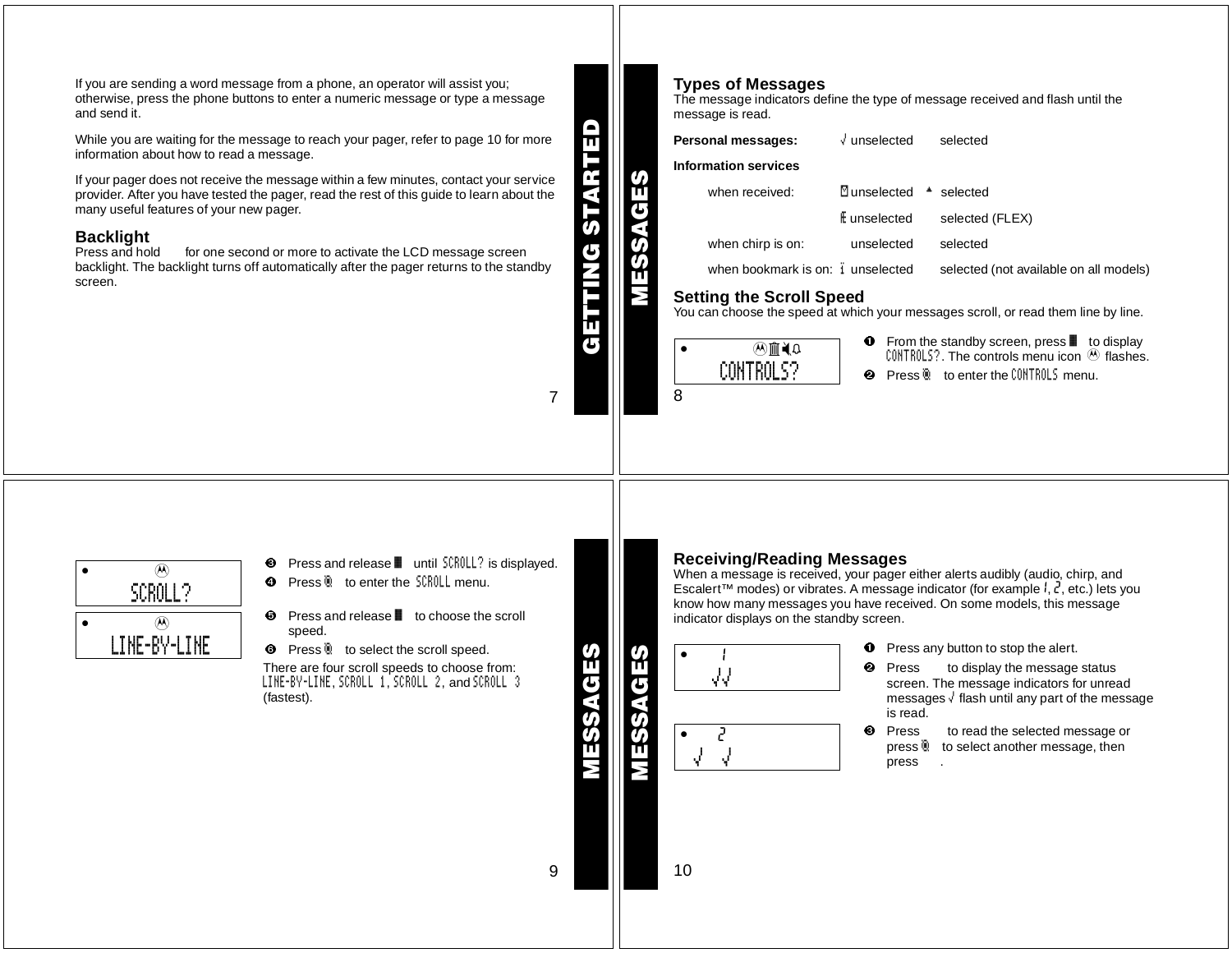

message number

**Note:** If the reminder alert has been set and there are any unread messages, your pager may give <sup>a</sup> periodic alert until they have all been read. This will continue for up to 30 minutes. A message is considered read if any part of the message is displayed.

负.

# **Scanning Your Messages**

When the first line of a message is displayed, press  $\mathbb R$  to scan all messages of the same type. The message number and the first line of the message are displayed for each message.

11

13

**ALERTS**

ALER

**MESSAGES**

 $\bf \overline{h}$ 

SSE<br>SS

<u>(၇</u>  $\overline{\mathbf{t}}$ 



### When <sup>a</sup> duplicate message is received, DUPLICATE is displayed after the message number and before the message. The time the duplicate message was received is displayed.

- $\bullet$  From the standby screen, press  $\blacksquare$  to display <code>CONTROLS?</code> . The controls menu icon  $\, \circledast \,$  flashes.
- **2** Press **b** to enter the CONTROLS menu.
- Press and release until TIME/DATE? is
- **O** Press **b** to enter the TIME/DATE menu. The hour field flashes.



Θ Press and release  $\blacksquare$  to adjust the hour.

**O** If your pager is set to scroll the message

**Hint:** To pause or restart <sup>a</sup> scrolling

displayed at that speed.

message, press .

automatically (SCROLL 1, SCROLL 2, or SCROLL 3), the remainder of the message is automatically

 Allow the pager to automatically return to the standby screen, or press  $\blacksquare$  then .

- **O** Press **b** to move to the next field.
- $\boldsymbol{a}$  Repeat steps 5 and 6 for the minutes, AM/PM, month, and day fields.
- **O** Press from any field to save.

**Hint:** Pressing and holding ■ scrolls through selections quickly.

# **Setting the Incoming Message Alert**

You can set your pager to alert with a vibrating alert (vibration with no alert tone), a chirp alert (short beep alert), an alert of increasing volume (Escalert), or no alert (completely silent). You can also choose from one of the audio alerts (called audible alerts in some models).

| $\mathbb{Q} \blacktriangleright \mathbb{P}$ |
|---------------------------------------------|
| .<br>FK I<br>÷                              |

 $\bullet$  From the standby screen, press and release until  $ALERTS?$  is displayed. The alert icon flashes.

 $\bullet$  and  $\bullet$  and  $\bullet$ **ALERTS**s00:00cfwie=yto**ALI** 

sologie – versij versij versij versij versij versij versij versij versij versij versij versij versij versij ve<br>Sologie – versij versij versij versij versij versij versij versij versij versij versij versij versij versij ve VIBRATE?

AUDIO?

CHIRP?

- $\boldsymbol{\omega}$  Press ° to enter the ALERTS menu. VIBRATE? is displayed.
- $\bullet$ Press and release ■ until your choice of VIBRATE?, AUDIO? (or AUDIBLE?, depending on the model), CHIRP?, ESCALERT?, or NO ALERT is displayed.
- $\bullet$ Press  $\ddot{a}$  to select the desired alert. The standby screen is displayed with the corresponding alert icon.

**Note:** If you choose no alert or vibrate, your pager emits an audio (or audible) alert only if <sup>a</sup> priority message is received, or an alarm sounds.

**Note:** If either audio (or audible) alert mode is selected, your pager automatically displays the alert options screen.

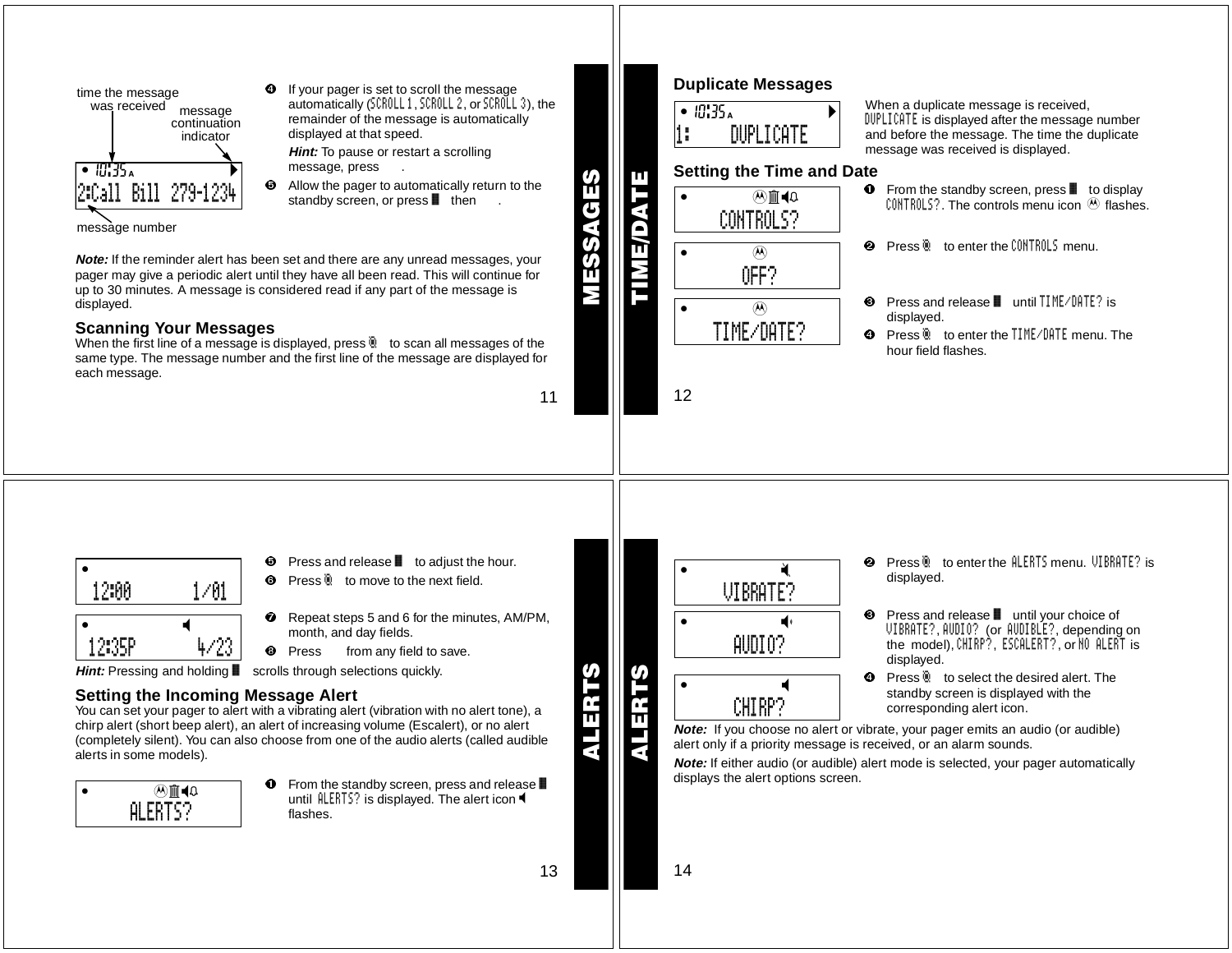# **Choosing an Audio (or Audible) Alert**

If you select the audio (or audible) alert mode, you can set your pager to alert with one of the audio (or audible) alerts.

| IΩ  |
|-----|
| . . |
|     |

| AUDIO?       |  |  |
|--------------|--|--|
|              |  |  |
| <b>ALERT</b> |  |  |
|              |  |  |
|              |  |  |

- $\bullet$  From the standby screen, press and release until ALERTS? is displayed.
- **❷** Press ® to enter the <code>ALERTS</code> menu. <code>VIBRATE?</code> is displayed.
- <sup>●</sup> Press and release until AUDIO? (or AUDIBLE?, depending on the model) is displayed.
- Press ° to enter the AUDIO (or AUDIBLE) menu.
- $\Theta$  Press  $\blacksquare$  until your choice of audio (or audible) alert is displayed. The pager emits <sup>a</sup> sample of each alert.
- **O** Press **b** to select your choice of audio (or audible) alert. The standby screen is displayed with the audio (or audible) alert icon  $\P$ .

15

**ALERTS**

 $\overline{\mathbf{b}}$ ŕ. π ₹

# **Setting the Alarm**

Your pager has three alarms. Each alarm can be set for either <sup>a</sup> specific time and date, or for <sup>a</sup> specific time on <sup>a</sup> daily basis.

| ΩI     | ARMS? |
|--------|-------|
| •ប!    | Ć     |
| .2:35P |       |
|        |       |
| •8∣    | Ω     |

16

- $\bullet$  From the standby screen, press and release until  $\mathtt{ALARMS?}$  is displayed. The alarm icon  $\mathtt{Q}$ flashes.
- $\boldsymbol{e}$ **Press © to enter the ALARMS menu. The alarm** number  ${\mathfrak d}$   ${\mathfrak l}$  flashes.
- $\boldsymbol{\Theta}$ Press  $\blacksquare$  to scroll through alarm choices  $\mathfrak{g}$  l,  $\mathfrak{g}$ . or 03.
- **O** Press **b** to move to the next field. The turn on  $\Omega$  or turn off  $\Omega$  icon flashes.
- $\Theta$  Press  $\blacksquare$  to turn on  $\Omega$  or turn off  $\Omega$  the alarm.
- 0 Press  $\ddot{C}$  to move to the hour field. The hour flashes.

- $\bullet$ 011:00 12:00P 4/23
- $\bullet$  0  $\Box$ 1 0  $\Box$ 14:30P --/--



- $\bullet$  Press and release  $\bullet$  to adjust the hour. **Hint:** Press and hold **i** to adjust the setting quickly.
- **<sup>3</sup>** Press **b** to move to the next field.
- ø Repeat steps 7 and 8 to set the minutes, AM/PM, month, and day fields.
- **10** Press in any field to save and exit.

When an alarm is turned on, the alarm icon  $\Omega$  is displayed on the standby screen.

To alert on <sup>a</sup> daily basis, set the month and day to --/--.

When an alarm expires, the alarm icon  $\Omega$ flashes, ALARM is displayed with the alarm number, and your pager alerts.

Press any button once to stop the alarm, and again to clear the message.

**MESSAGE FEATURES**

**ALARMS**

ARMS

17

# **Locking Personal Messages**

By locking messages, you can save personal messages to prevent them from being replaced when the memory is full. Messages can be locked only while reading them.



 $\bf o$ Press ■ while reading a personal message to display LOCK?.

**Hint:** Refer to "Receiving/Reading Messages" on page 10 for information on how to access messages.

 $\boldsymbol{\varrho}$ **Press in to lock the message. The message** indicator is displayed.

When <sup>a</sup> locked message is selected or read, the lock icon  $\hat{\mathbf{u}}$  is displayed.

**Note:** You may lock up to half of your personal messages. The number of messages that can be locked varies by model. To lock another message once your pager's limit is reached, you must first unlock at least one message.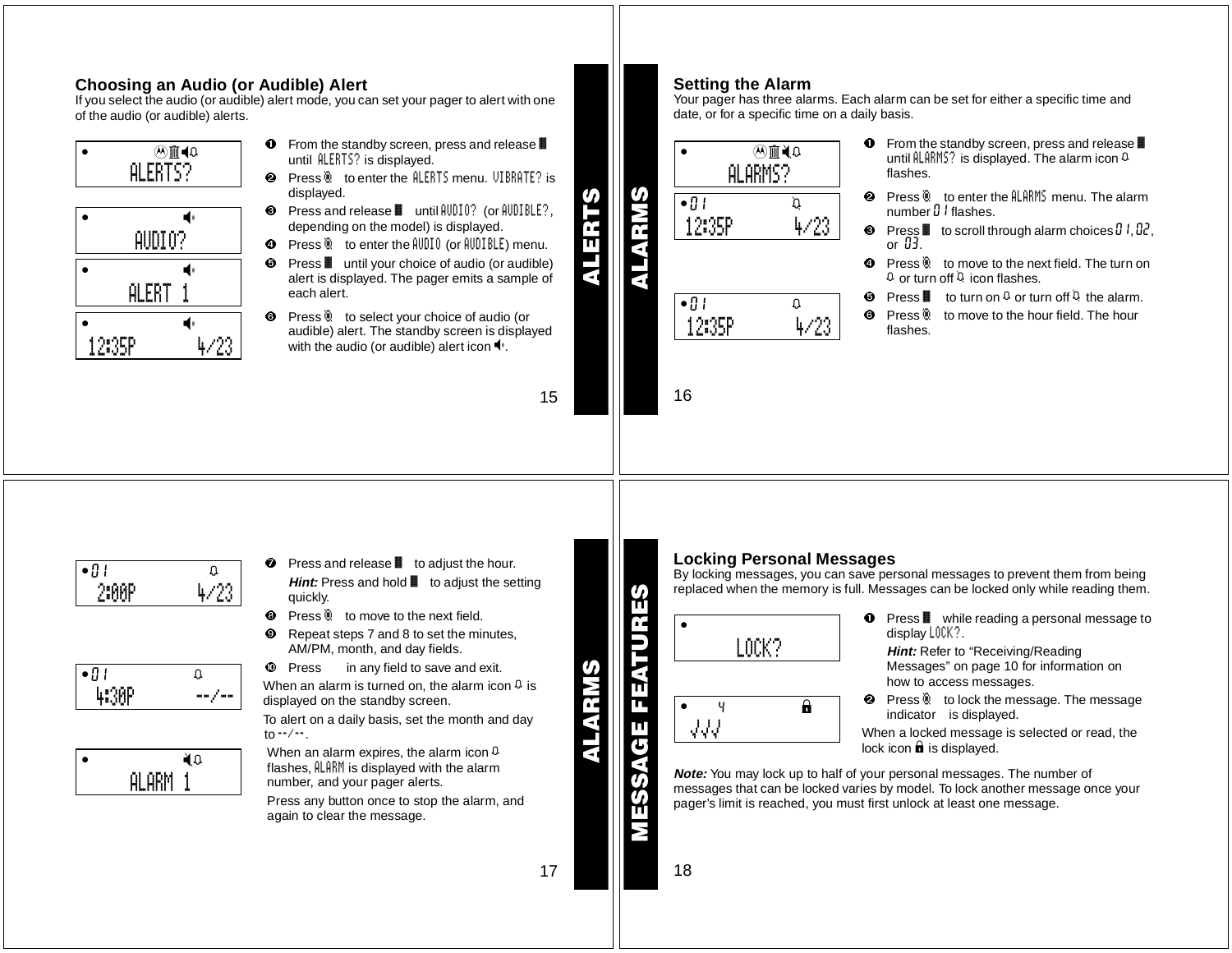### **Unlocking Personal Messages**  $\boldsymbol{e}$ **Press © to enter the CONTROLS menu.**  $\circledast$ **O** Press **i** while reading a locked personal  $\bullet$  and  $\bullet$  and  $\bullet$  and  $\bullet$ OFF?**MESSAGE FEATURES MESSAGE FEATURES** message to display UNLOCK?. UNLOCK?**Hint:** Refer to "Receiving/Reading  $\boldsymbol{e}$ Press and release ■ until PRIVATE TIME? is Messages" on page 10 for information on  $\bullet$  40:34  $\omega$ displayed. how to access messages. PRIVATE TIME? MESSAGE FEATI  $\boldsymbol{\omega}$ Press<sup>®</sup> to unlock the message. The message  $\bullet$  4 after  $\frac{1}{2}$ **O** Press **Q** to enter the PRIVATE TIME menu. The indicator is displayed.  $\bullet$  10:34afwiu $\sim$ 34afwiu $\sim$  $JJJ$ private time turn on  $\bullet$  or turn off  $\bullet$  icon ш 1:52P/ 1:52Pπ flashes.**Private Time** $\mathbf{\Theta}$  Press  $\mathbf{I}$  to turn on  $\mathbf{\widehat{e}}$  or turn off  $\bullet$  private time. Ш This feature allows you to turn off all pager alerts during <sup>a</sup> preselected time period.  $\bullet$  $\overline{\mathbf{G}}$ When the private time period expires, alerts are turned on again. Messages received 1:52P/ 1:52Pduring this time period are stored. When turned on, private time works on <sup>a</sup> daily basis.ESS Press  $\ddot{a}$  to move to the next field. The hour  $\bullet$  $\bullet$ field of the start time flashes. $\bf{o}$ From the standby screen, press  $\blacksquare$  to display 9:00A/11:30A $\widehat{A}$  in  $\widehat{A}$  $\bullet$  Press  $\bullet$  to adjust the start time hour. <code>CONTROLS?</code> . The controls menu icon  $\bm{\mathfrak{G}}$  flashes. CONTROLS?☺ Repeat steps 6 and 7 to adjust the start time minutes, AM/PM, stop time hour, minutes, and AM/PM.2019**Deleting All Messages** ø Press from any field to save and exit. While r01:00cfwiu=ytoThe DELETE ALL command deletes all read and unlocked personal messages and private time is active,  $\blacktriangleleft$  is not displayed, and the information services. Locked or unread messages are not deleted. 10:35A 4/23**MESSAGE FEATURES MESSAGE FEATURES**pager does not alert. ĭ١  $\bullet$  From the standby screen, press and release **Deleting Messages**  $\widehat{A}$  in  $\widehat{A}$ until DELETE ALL? is displayed. The delete icon Messages may be deleted one at <sup>a</sup> time or all at once. DELETE ALL?GE FEATU  $\widehat{ \mathbb{I} \hspace{-.1em} \mathbb{I}}$  flashes. **Deleting <sup>a</sup> Single Message 2** Press **b** to enter the **DELETE** menu. The delete Mm<br/><br>+0 **O** While reading a message, press and release confirmation DELETE? is displayed.  $\bullet$  and  $\bullet$  and  $\bullet$  and  $\bullet$ ш  $\blacksquare$  until  $\texttt{DELETE?}$  is displayed. DELETE?**8** Press **b** to delete all read and unlocked DELETE?**Hint:** Refer to "Receiving/Reading personal messages and information services. Messages" on page 10 for information on how to access messages. **Storing Messages** Your pager can store up to 16 personal messages, depending on the model. (Some  $\boldsymbol{e}$ Press<sup>®</sup> to delete the message. models can store up to 20 messages.) Each stored message is assigned <sup>a</sup> number, **995** which is displayed when the message is saved. The first message received is 1, the second is 2, and so on. 2221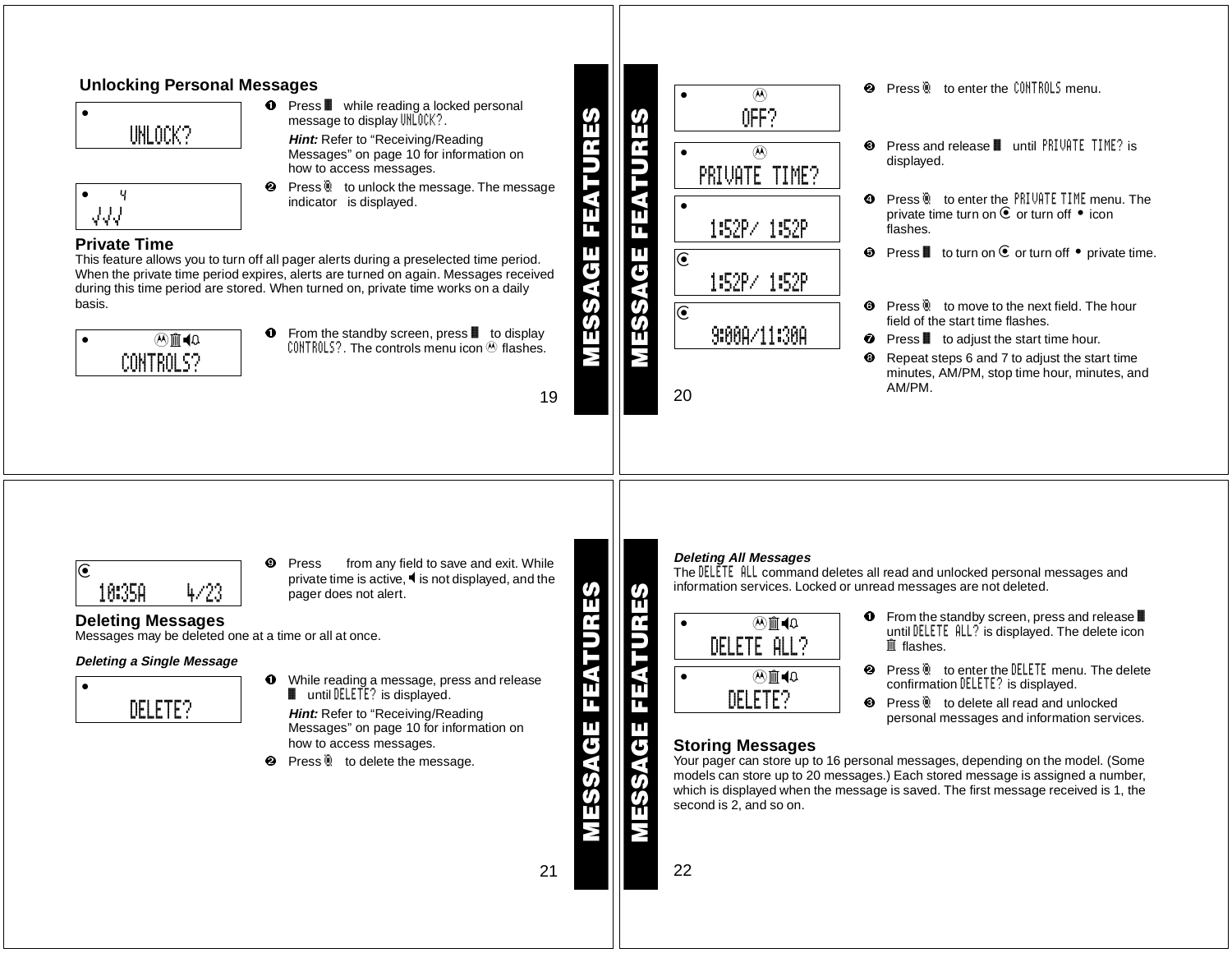# **Automatic Message Deletion**

If all message slots are full and <sup>a</sup> new message is received, the oldest unlocked read message is automatically deleted. When the message memory is full, MEMORY FULL is displayed. Press any button to return to the standby screen. If all messages are unread, the oldest message is deleted and  $\text{UERFL0W}$  is displayed.

# **Information Services**

Information services are typically news updates sent by your service provider. Your WORDline pager may be equipped with these services. If your pager has this capability, you will receive regular updates throughout the day in up to 3 different information categories. Updates include sports scores and sports news, top stories, and entertainment news.

**Note:** Content providers and content are subject to change without notice. Update schedules may vary depending upon your service provider. Contact your service provider if you are interested in receiving information services.

# **Information Services History**

23Your pager may be equipped with up to three history slots for information service messages. These slots contain the most recent information service messages your pager received. Multiple messages are displayed in reverse chronological order (newest first) and each is preceded by ---x-->, where <sup>x</sup> is the message number.

■ flashes for 12 seconds and the number of unread information services is displayed. After 12 seconds, the standby screen is displayed.



**O** Press to display the message status screen.

**Hint:** Press  $\ddot{e}$  to select the information service menu, if necessary.

 Press to enter the information service menu.

The information service message icons display ¥ or when selected and ® or Æ when unselected.

**8** Press<sup>®</sup> to move to the message you want to read. The corresponding message slot number is displayed.



Ø Press to read the message. The time the information service was received is displayed with the first screen of the message.

**Note:** To return to the standby or message status screen while reading <sup>a</sup> message, press ■ and then …

**Note: ▶** indicates the message is continued on an additional screen.

**Note:** Information messages cannot be locked.

# **Turning the Information Service Alert On and Off**

You can set an information service alert for each message slot.

 $\bullet$  for  $\mathbb{R}^n$ CHIRP ON?

- **O** While reading an information service message, press ƒ until CHIRP ON? or CHIRP OFF? is displayed.
- **2** Press **to turn chirp on or off for that** information service message slot. **Note:** Next time you view your information service messages, is displayed.

25

Turning the Information Service Bookmark On<br>
You can set a bookmark to hold your place in a lengthy information service while<br>
The reading it. This feature is only available on certain models.<br>
<br>
<br>
<br>
<br>
<br>
<br>
<br>
<br>
<br>
<br>
<br>
<br>
<br>  $\bullet$ oBOOKMARK? $\bullet$ Ü $\bullet$  001cm  $\bullet$ <sup>Ã</sup> ®®

**INFORMATION SERVICES**

- 0 While reading an information service message, press ƒ to display BOOKMARK?.
- $\boldsymbol{e}$ **2** Press **b** to activate the bookmark. The message menu screen is displayed.

 $\ddot{\textbf{i}}$  is displayed in the information service menu. The next time you read that information service message, the message begins at the point where the bookmark was placed.

indicates <sup>a</sup> selected book marked message.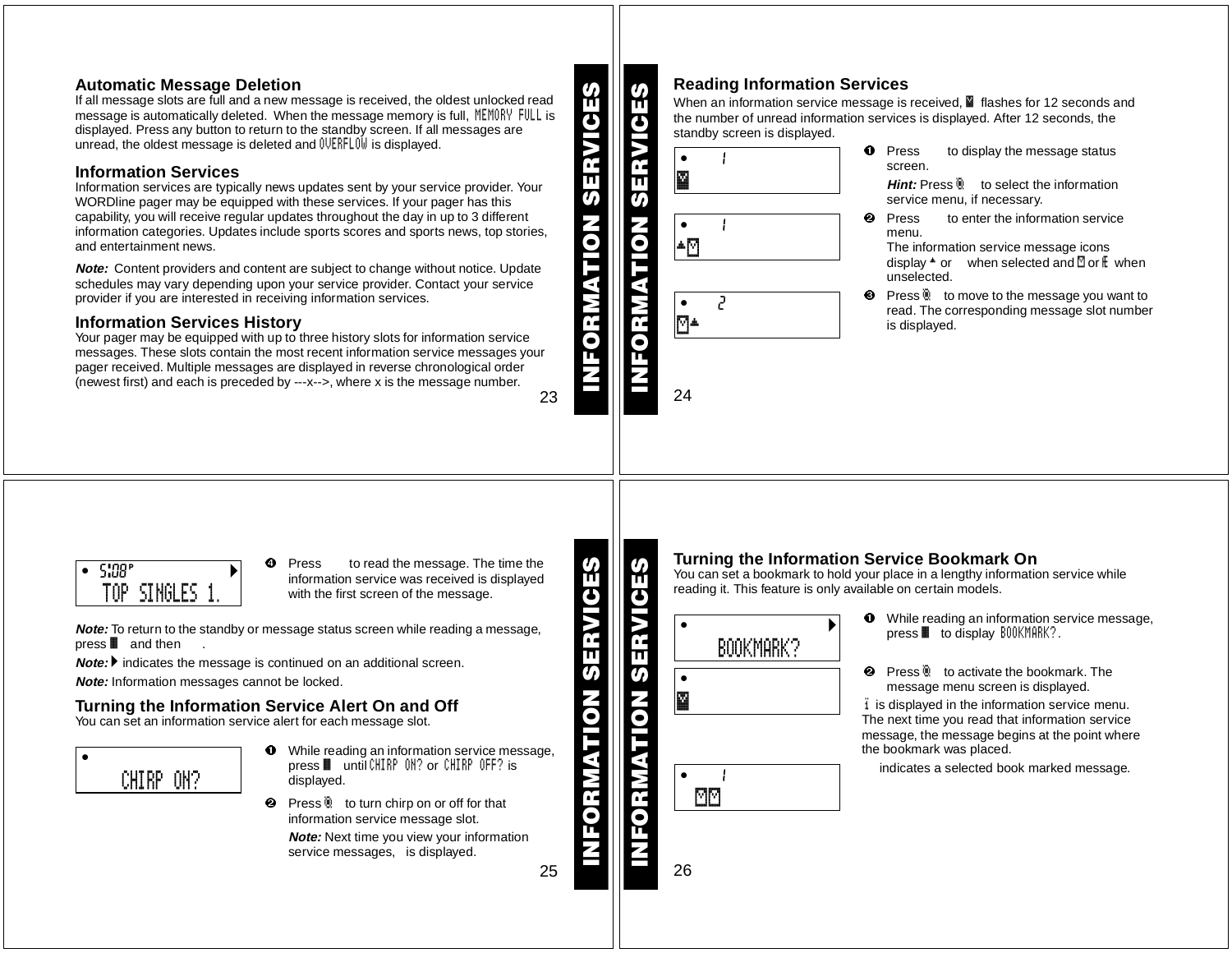### **Out of Range**

If your pager is equipped with this feature, and if you are outside your paging coverage area,  $\Psi$  is displayed. As long as  $\Psi$  is displayed, your pager cannot receive messages.

### **Message Error Icons**

If there is an error in the message received, the error icon  $\Phi$  is displayed over each errored character in the message.

If this option is turned on, and if the truncated message icon  $\frac{3}{2}$  is displayed at the end of the message, either the message was too long, or there was not enough memory to store the message.

### **Cleaning Your Pager**

To clean smudges and grime from the exterior of your pager, use <sup>a</sup> soft, non-abrasive cloth moistened in <sup>a</sup> mild soap and water solution. Use <sup>a</sup> second cloth moistened in clean water to wipe the surface clean. Do not immerse in water. Do not use alcohol or other cleaning solutions.

### **Care and Maintenance**

27 WORDline and WORDline FLX pagers are durable, reliable, and can provide years of dependable service; however, they are precision electronic products.

Water and moisture, excessive heat, and extreme shock may damage the pager. Do not expose your pager to these conditions. If repair is required, the Motorola Service Organization, staffed with specially trained technicians, offers repair and maintenance facilities throughout the world.

You can protect your pager purchase with an optional extended warranty covering parts and labor. For more information about warranties, please contact either your paging service provider, retailer, or Motorola, Inc. at 1-800-548-9954. For repairs, call Motorola, Inc. at 1-800-548-9954 in the U.S. or 1-800-323-9685 in Canada. In the U.S., to contact Motorola, Inc. on your TTY, call 1-800-793-7834.

### **Questions?**

 For questions about the use of your Motorola pager call 1-800-545-9954 or 1-800- 793-7834 (TTY) in the U.S. If you have questions about your paging service, contact your paging service provider. For information about other Motorola products, please visit our web site at www.motorola.com.

### **Patent Information**

This Motorola product is manufactured under one or more Motorola U.S. patents. These patent numbers are listed inside the housing of this product. Other U.S. patents for this product are pending.

28

**USE AND CARE**

USE AND

**BUVO** 

**USE AND CARE**

Ш

# **Regulatory Agency Compliance**

This device complies with part 15 of the FCC Rules Operation is subject to the following two conditions: (1) This device may not cause harmful interference, and (2) this device must accept any interference received, including interference that may cause undesired operation.

This equipment has been tested and found to comply with the limits for <sup>a</sup> Class B digital device, pursuant to part 15 of the FCC Rules. These limits are designed to provide reasonable protection against harmful interference in <sup>a</sup> residential installation. This equipment generates, uses and can radiate radio frequency energy and if not installed and used in accordance with the instructions, may cause harmful interference to radio communications. However, there is no guarantee that interference will not occur in <sup>a</sup> particular installation.

If this equipment does cause harmful interference to radio or television reception, which can be determined by turning the equipment off and on, the user is encouraged to try to correct the interference by one or more of the following measures:

- Reorient or relocate the receiving antenna.
- Increase the separation between the equipment and receiver.
- Connect the equipment into an outlet on <sup>a</sup> circuit different from that to which the receiver is connected.
- Consult the dealer or an experienced radio/TV technician for help.

**ONE (1) YEAR STANDARD LIMITED WARRANTY AND PROVISIONS (U.S.A. ONLY)**

Motorola warrants the pager against defects in material and workmanship under normal use and service for the period of time specified below. This express warranty is extended by Motorola, 1500 Gateway Blvd., Boynton Beach, Florida 33426 to the original end user purchaser only and is not assignable or transferable to any other party.

This warranty sets forth the full extent of MOTOROLA's responsibilities regarding the pager. Repair, replacement, or refund of the purchase price, at MOTOROLA's option, is the exclusive remedy. THIS WARRANTY IS GIVEN IN LIEU OF ALL OTHER WARRANTIES, EXPRESS OR IMPLIED, INCLUDING WITHOUT LIMITATION, IMPLIED WARRANTIES OF MERCHANTABILITY AND FITNESS FOR A PARTICULAR PURPOSE. THIS WARRANTY IS LIMITED TO THE DURATION CHOSEN. IN NO EVENT SHALL MOTOROLA BE LIABLE FOR DAMAGES IN EXCESS OF THEPURCHASE PRICE OF THE MOTOROLA PAGER, FOR ANY LOSS OF USE, LOSS OF TIME, INCONVENIENCE, COMMERCIAL LOSS, LOST PROFITS OR SAVINGS OR OTHER INCIDENTAL, SPECIAL OR CONSEQUENTIAL DAMAGES ARISING OUT OF THE USE OR INABILITY TO USE SUCH PRODUCT, TO THE FULL EXTENT SUCH MAY BE DISCLAIMED BY LAW.

Motorola pagers are shipped from the factory with <sup>a</sup> standard limited warranty of one (1) year on parts and labor from date of purchase by the original end user purchaser, based on proof of purchase. In the event of <sup>a</sup> defect, malfunction, or failure to conform to specifications during the warranty period, Motorola, at its option, will either repair, replace or refund the purchase price of the pager. Repair, at Motorola's option, may include the replacement of parts or boards with functionally equivalent reconditioned or new parts or boards. Replaced parts and boards are warranted for the balance of the original warranty period. All parts and boards removed in the replacement process shall become the property of Motorola. (continued)

**FCC / WARRANTY**

30

29

**FCC / WARRANTY**

C / WARRAN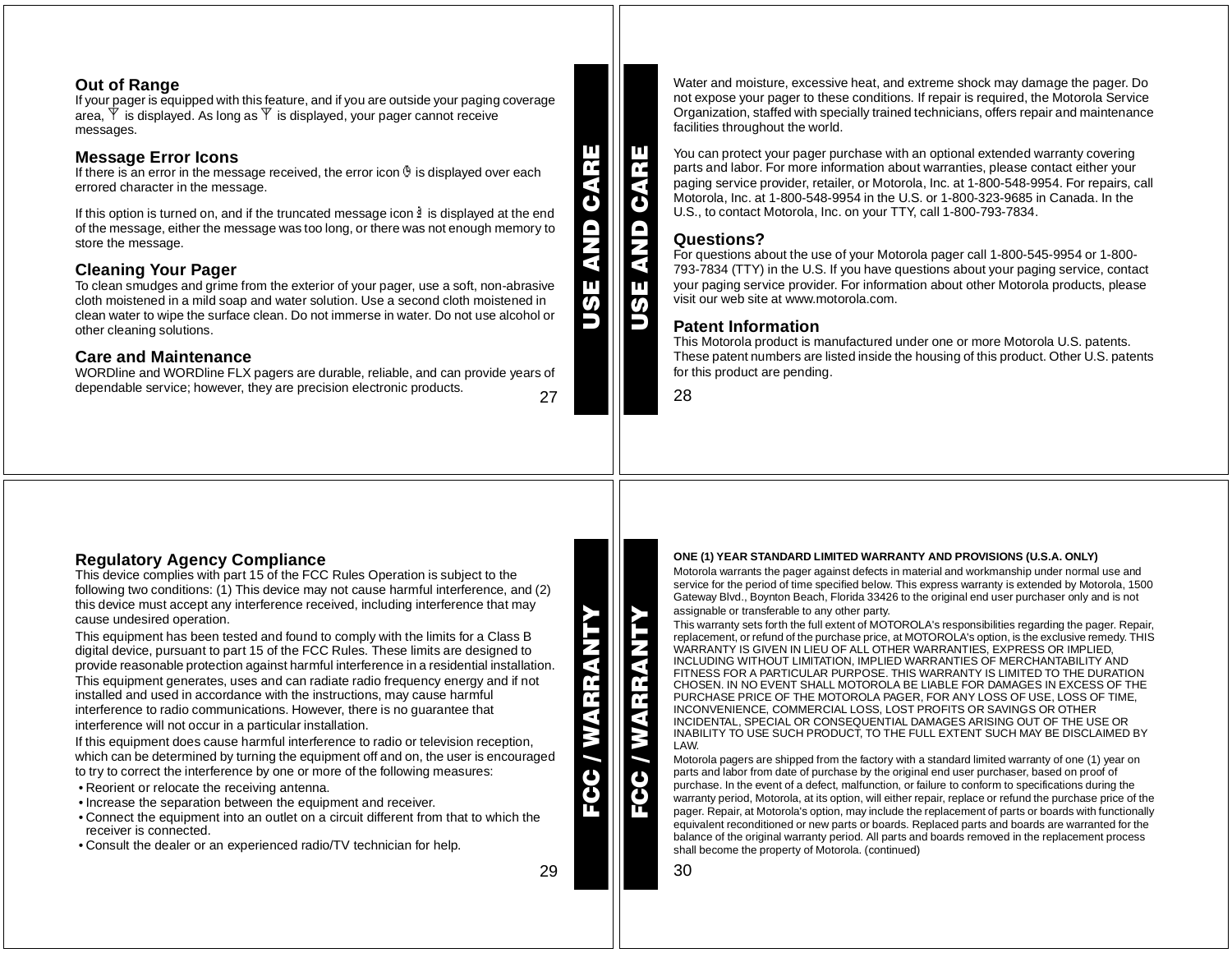### **LIMITED WARRANTY AND PROVISIONS (U.S.A. ONLY) continued**

This warranty does not cover defects, malfunctions, performance failures or damages to the unit resulting from use in other than its normal and customary manner, misuse, accident or neglect, the use of non-conforming parts, or improper alterations or repairs. This warranty does not cover wear and tear on covers or housings, nor the coverage or range over which the pager will receive signals. For information on how to receive service on Motorola pagers or covered accessories, call 1-**800-548-9954 or 1-800-793-7834 (TTY)**.

Pager warranty will be VOID if any of the following conditions occur:

- Pagers that are incomplete such as those in which boards or components are missing and/or incompatible.
- Pagers whose serial numbers do not match on the boards, or pagers in which the board serial numbers don't match the housing.
- Pagers that have been opened by, or had work performed by, anyone other than <sup>a</sup> Motorola authorized pager service center.
- Pagers received with non-conforming or non-Motorola housings or parts.
- Flat rate repair fees apply to pagers and accessories not covered under warranty.

### **STATE LAWS**

SOME STATES DO NOT ALLOW THE EXCLUSION OR LIMITATION OF INCIDENTAL OR CONSEQUENTIAL DAMAGES, OR LIMITATION ON HOW LONG AN IMPLIED WARRANTY LASTS, THEREFORE THE ABOVE LIMITATIONS OR EXCLUSIONS MAY NOT APPLY.This warranty gives you specific legal rights and you may also have other rights which vary from state to state.

31

**PERSONAL NUMBERS**

**FCC / WARRANTY**

**AFR** 

€

**NOTES**

# **Personal Numbers**

Use the spaces provided below to write down your pager and personal identification number (PIN), and the number of your service provider. Additional spaces have been provided to write down the pager and PIN of your family and friends.

| <b>Service Provider</b>   | Pager Number and PIN |
|---------------------------|----------------------|
| <b>Family and Friends</b> | Pager Number and PIN |
|                           |                      |
|                           |                      |
|                           |                      |
|                           |                      |
|                           |                      |

**(A), Motorola, WORDline, WORDline FLX, Escalert, and FL** are trademarks or registered trademarks of Motorola, Inc. © 1997, 1999 by Motorola, Inc. All Rights Reserved.

Personal Communications Sector1500 Gateway Blvd., Boynton Beach, FL 33426-8292 Printed in U.S.A. 8/99